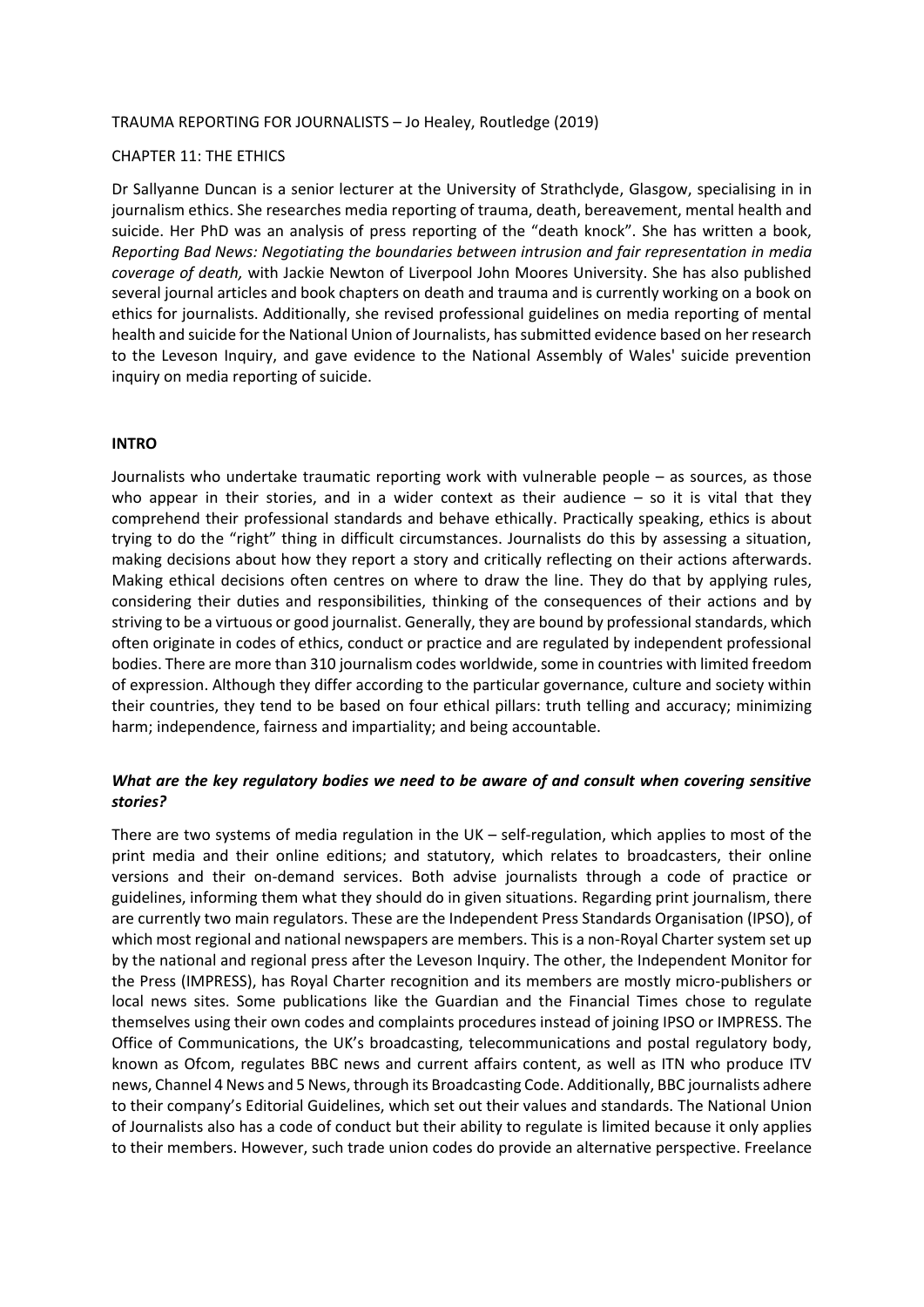journalists should adhere to the regulatory system that applies to the sector that has hired them. All journalists, including freelancers, should familiarise themselves with the relevant codes.

### *Can you summarise the rules on privacy and intrusion?*

Journalists have to balance the public interest in freedom of expression with people's legitimate expectations of privacy. BBC Editorial Guidelines state: "We must justify intrusions into an individual's private life without consent by demonstrating that the intrusion is outweighed by the public interest (Section 7.2.3, n.d.). However, they also have to consider minimising harm to vulnerable people, either those involved in the stories or amongst the audience. Here, codes tend to cover the broad areas of respect for a person's privacy, regard for any potential harm caused by the reporting, and consideration of the consequences of publishing. Treating people with dignity and appreciation rather than merely as a means to get a story is also important. This is particularly pertinent to ordinary citizens, who may find themselves thrust into the media spotlight because of a tragedy that has befallen their family. IPSO's Editors' Code of Practice and the Ofcom Broadcasting Code are useful examples of how codes deal with privacy and intrusion.

The Editors' Code stresses that everyone is entitled to a private and family life, respect for their home, health and correspondence, including digital communications. It also states that it is unacceptable to photograph individuals, without their consent, in public or private places where they have a reasonable expectation of privacy. (IPSO, 2017, Clause 2). Ofcom recognises that expectations of privacy can vary depending on the situation, but it also acknowledges that some situations are so private that recording, even in a public place, could be an infringement (Section 8: Privacy, 2017). The degree of their expectation depends on the circumstances, leading to grey areas that editors have to work through. Should news organisations show pictures of bleeding, shocked commuters after an explosion at a railway terminus? Should they interview teenagers fleeing from a terrorist attack at a concert? These moments are private in nature but in a public place. Ofcom acknowledges that there may be a strong public interest to justify intrusion when covering tragic breaking news, meaning news teams might struggle to judge whether and how much recording is valid, especially when live streaming.

Consent is another contentious issue. Normally, print/online journalists do not seek or explain explicit informed consent as they assume it is given implicitly when the traumatised person agrees to an interview. Where intrusion occurs without consent the Editors' Code expects editors to be able to justify it. For Ofcom, privacy infringements must be warranted. Broadcasters need to demonstrate why an infringement is justified, e.g. the public interest outweighs the right to privacy 9see Ofcom, Broadcasting Code, Section 8.1, 'Meaning of "warranted"'). Broadcasters also have to seek consent for transmitting the content unless breaching a person's privacy is warranted. Whilst the intrusion is usually carried out by individual reporters on the editor's behalf, responsibility for invading a person's privacy lies with both. Therefore, reporters cannot hide behind the claim that they were only doing their job. However, the press has some protection as the Editors' Code states that people must take responsibility when they make information about themselves publicly available. Thus, even though a person might consider some information about them to be private, a journalist can use it if it is already in the public domain without it being seen as invading someone's privacy. For example, notes of condolence left at the site of a tragedy like the Grenfell Tower fire may be considered private messages to the bereaved by those who left them but because they are on display in a public place they are deemed to be publicly available for use by journalists. Consent, therefore, is a more accepted, explicit practice in broadcasting than in print/online journalism.

Intrusion is a more subtle issue because what the journalist would consider to be good practice in doing their job – contacting the people at the centre of the story who know about the situation – can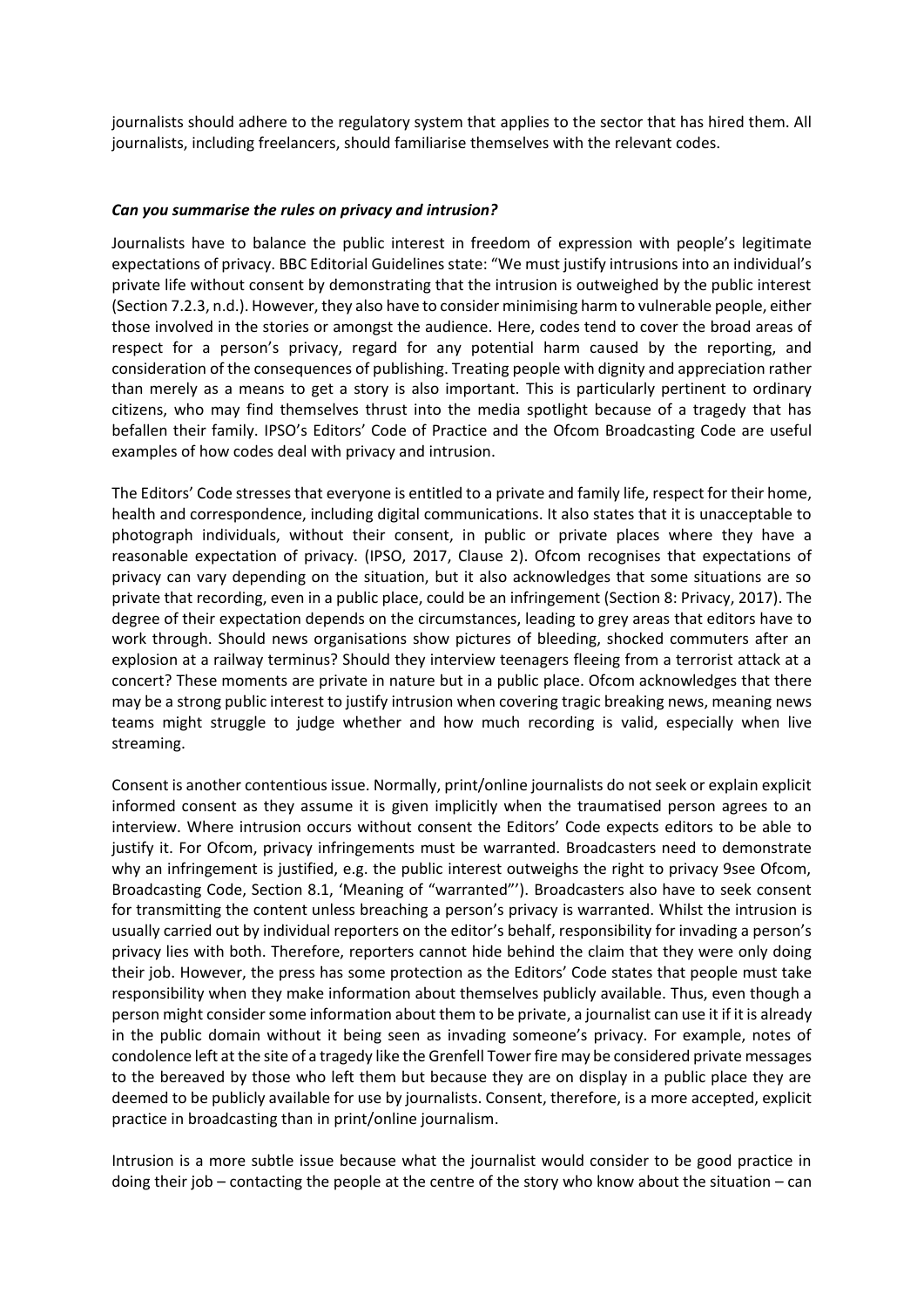be seen as intrusive by traumatised people at a time when they are dealing with "the raw edges of bereavement" (Dant, 1998). Ofcom suggest that even if they have agreed to be interviewed broadcast news teams should judge for themselves whether asking grieving relatives for interviews is intrusive and infringes their privacy. The Editors Code advises journalists to act with sympathy and discretion when approaching those suffering from grief or shock (IPSO, 2017, Clause 4). It reinforces this with a clause on harassment (IPSO, 2018, Clause 3), stating that journalists must identify themselves and who they represent. This is particularly important if they wish to enter a non-public area of a hospital or similar institution. It also informs them they should not persist in questioning, telephoning, pursuing or photographing individuals once they have been asked to stop. But this throws up grey areas of what is meant by sympathy, discretion and sensitivity. When do they cross the line from good journalism practice to insensitive intrusion? For the inexperienced reporter deciphering these terms can cause indecision about how far to go. Consequently, they might try to please their editor by adopting a 'gungho' attitude to get the story rather than taking account of the family's suffering and addressing one of the pillars of ethical journalism, minimizing harm. Individual reporters and editors are left to interpret these concerns themselves. To do so, they draw on their humanity, previous experience, professional standards and rulings from complaints to regulatory bodies. Inexperienced staff should also talk to their editors or senior colleagues. Additionally, they can seek help from regulatory bodies. IPSO encourages journalists to contact them for pre-publication advice, particularly regarding the reporting of deaths.

## *Why are they important?*

Two reasons: those at the centre of the story have the right to be protected at a time of personal loss and tragedy; and, journalists need to know how to behave ethically. However, these two reasons can result in tension so having rules helps both the bereaved and the journalist know where they stand. Journalists generally want to see themselves as decent and honest rather than as exploiting people but the nature of reporting bad news necessitates them engaging in exploitative practices (Duncan and Newton, 2017). Let's look at the journalist's job when reporting trauma. They intrude when the situation is at its most intense, at private times such as within hours of a death or at the funeral. They ask probing and personal questions. Sometimes they discuss the family's private business with people who barely know them, like neighbours or work colleagues. Then they look within the family's grief for a newsworthy angle to fit their organisations news agenda (ibid). This is a stark view of what journalists do when they report traumatised people's stories, but it is not the whole picture. With the right to report at these tragic times comes responsibilities to those in the story and those affected by it. Therefore, although the task may be exploitative and intrusive the journalist has a duty to perform it sensitively, responsibly and respectfully. The rules on privacy, intrusion and harassment, help them to do this by making them aware of their responsibilities.

#### *Are these the only rules news organisations need to think about when reporting trauma?*

No, they need to consider accuracy, truth, and taste and offence. One of the worst errors a journalist can make is to get the deceased's personal details wrong. Spelling a loved one's name wrongly may be a mistake to the reporter and editor but to the family it is highly insulting. Seeking personal details from neighbours who may provide the news organisation with inaccurate or misleading information can be equally injurious to the family (Duncan & Newton, 2017). Additionally, although taste is not regulated by the Editors' Code, news organisations should be aware of its effect on their audience as well as on traumatised people. This applies more to visual content than text but not exclusively. News desks should weigh up decisions to publish graphic content by considering whether it is in the public interest to do so. Is it important that the public know the reality because a greater good may emerge from informing them? Or, has the news organisation decided to publish the content because they think it might interest the public i.e. for gratuitous or sensational reasons to increase clicks, shares,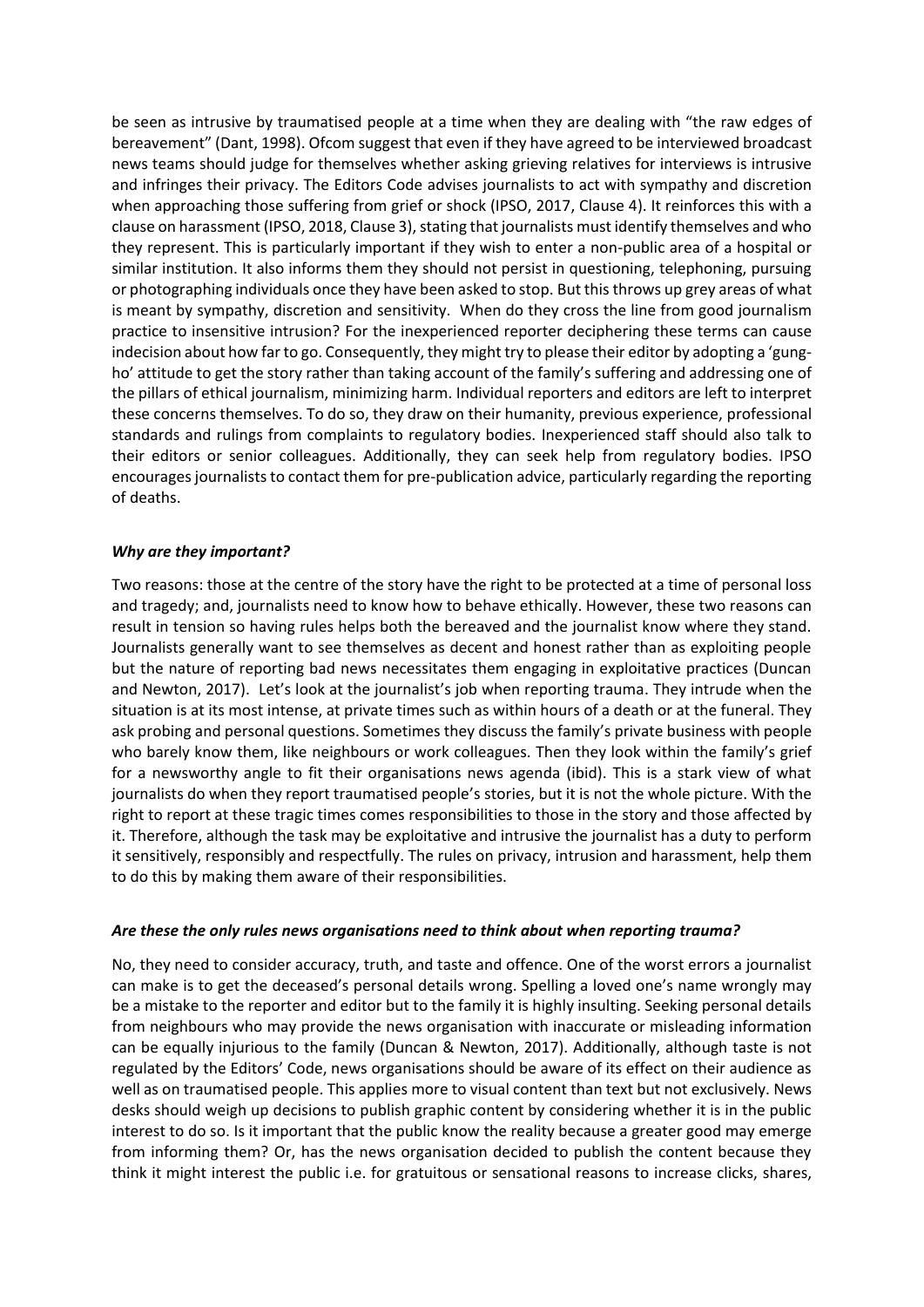circulation or viewing figures? It is important that news teams strike a balance in these situations, especially when making split second decisions due to 24/7 news cycles and the pressure to be first.

### *What can happen to news organisations and journalists who break the rules?*

They can be reprimanded by the professional body that regulates them. This can range from having to publish a correction or apology to being fined substantial sums of money, although that is rare. Ofcom has the power to shorten or take away a broadcast organisation's licence if they are persistent offenders. IPSO can order prominent printed apologies and corrections to upheld complaints. They also run a low-cost arbitration process to avoid court action in media law disputes. IMPRESS takes a similar approach, although they have developed their own code of ethics, which could result in different interpretations of certain situations.

Regardless of the sanction, receiving a complaint about their work can have an adverse effect on individual journalists. Consequently, most strive to behave well and avoid breaking the rules.

### *How are complaints dealt with?*

This depends on who the regulator is. Mostly, they try to resolve the issue with the complainant through mediation and if that fails an adjudication panel may review the complaint. They make a decision on whether to uphold or reject it by weighing up evidence from both sides in relation to specific clauses from their codes that the news organisation is accused of breaching. Detailed explanations of the various complaints procedures can be found on the regulatory bodies' websites.

#### *Can you summarise the guidance available on covering death, funerals and inquests?*

Most sudden deaths occur in public places and therefore are not wholly private matters. Consequently, they affect the community in which a person lived. Journalists, therefore, have a dual responsibility: to minimize harm to grieving relatives and friends, and to do their duty by reporting on the death for the public record and to inform the community at large.

Regulators agree that journalists should not break news of a death to traumatised relatives. Therefore to minimize harm and to verify the accuracy of information, it is recommended that news outlets confirm through the police that the family know about the death before contacting relatives, or publishing the name of a person who has died. Journalists should also take care when publishing content, particularly photographs or video footage, in the immediate aftermath in case they inadvertently identify the deceased before the family has been informed, for example showing the number plate of a car involved in a road accident. Ofcom also advise that broadcasters should respect any reasonable arrangements made by the emergency services to supervise media access to victims or their relatives immediately after a tragedy.

Deciding to cover a funeral is a tricky one for news teams because some bereaved relatives welcome their presence and others consider it intrusive and distressing. How journalists behave in such situations is paramount and they should consider the effect it could have on the deceased's family. They must assess relatives' wishes and should seek to determine these through an intermediary like a funeral director or by assessing the circumstances of the death. They should also act sensitively when parts of the funeral occur in public view, such as mourners' arrival at the service. Care should be taken with photographs and filming of people in extreme distress. Ofcom states that news teams should respect requests for them to withdraw at funerals.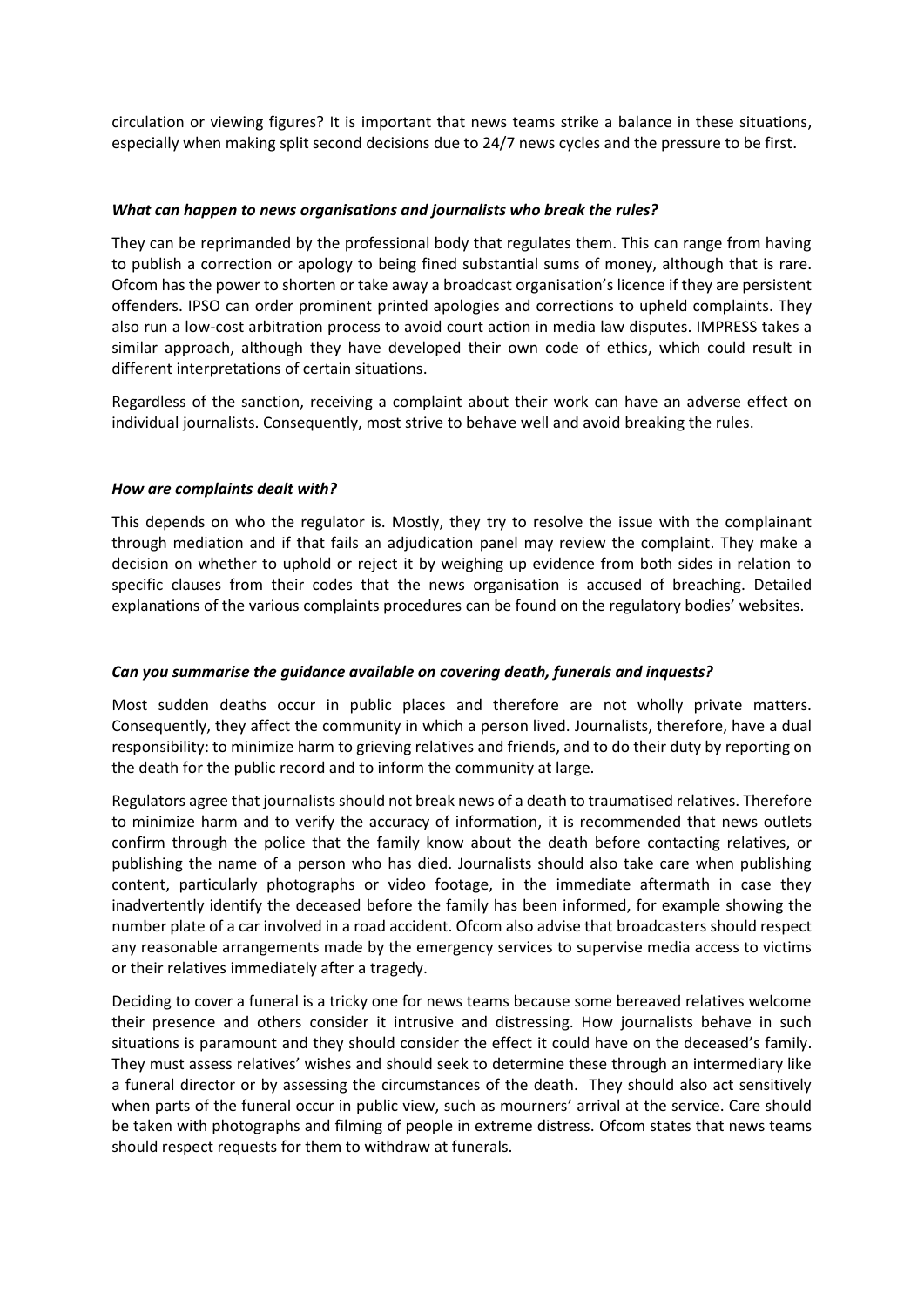In contrast, inquests are public events that journalists are entitled to attend with a view to publishing or broadcasting a story. The deceased's grieving relatives and friends may not be aware that news outlets can report the evidence presented at the inquest without seeking their consent. Also, families might not want some of the evidence to appear in the news but the reporter might need to include it to give an accurate account. This can cause distress to relatives who may see the media as intruding in their private business and behaving ghoulishly. Therefore, journalists should be mindful of this distress when approaching families for a comment and should proceed with sympathy and sensitivity. They should not persist in pursuing, questioning, photographing or filming grieving relatives when asked to stop.

## *What about suicide?*

Suicide is a very complex area for journalists to report and thus requires extra care. Many people see it as a taboo subject and those bereaved by suicide are highly vulnerable. Extensive guidance is available from the numerous media reporting guidelines that can be found by searching the internet. The most pertinent UK guidelines are those produced separately by the National Union of Journalists, Samaritans and the World Health Organisation. These cover various topics including copycat behaviour, appropriate and inappropriate language, sensationalising or romanticising suicide, celebrity cases, murder-suicide and the inclusion of helplines.

Media regulators' rules mostly concentrate on method and location. They state that journalists should not excessively describe, display or photograph the method or location, as this could lead to imitative acts by others. They should be particularly vigilant when they refer to an unusual method that could appeal to vulnerable people. However, if the method is key to the findings at an inquest then reporters can include detail as long as it is not excessive. Reporting locations may lead to them becoming popular places for suicide attempts so journalists should take care to avoid portraying these locations as "suicide spots". Journalists are directed that if they must refer to the place then they should do this in general terms instead of giving the exact location. Lastly, a word about language. Most guidelines recommend that journalists avoid using the phrase 'committed suicide'. This implies suicide is a criminal act, which has not been the case in the UK since 1961, and attaches blame, which can be damaging for and to those bereaved by suicide.

# *What do reporters and broadcasters need to be aware of when working with children? Why are they a significant category requiring protection?*

Children should be treated as a special case because they are considered to be minors and therefore not responsible for any decisions they might make. That means they are unable to consent to being interviewed or unable to consider the consequences of speaking to the media. Therefore, journalists should reflect on the potential harm that their reports could have on children in their stories or as part of their audience. The welfare of the child should be given a high priority, not only when reporting the story but in the effect that publication or broadcast might have on them. There is some confusion over what is a child, however. Clauses to protect children in the Editors' Code apply to anyone under 16 whereas Ofcom defines children as people under the age of 15. The law, nonetheless, determines that a child is anyone under the age of 18. So what happens to those young people aged 15-18? Ethically, it would be advisable to treat them with similar care as those under 15, especially when reporting stories of vulnerability such as bullying, sexting, suicide or tragedy.

Journalists should avoid approaching children or photographing them within school grounds without permission from the school authorities. This applies even if a custodial parent/guardian has given their consent. Further complications can arise when one parent decides to speak to the media or allow their child to speak to them and the other parent disagrees. Here, the advice is that the custodial parent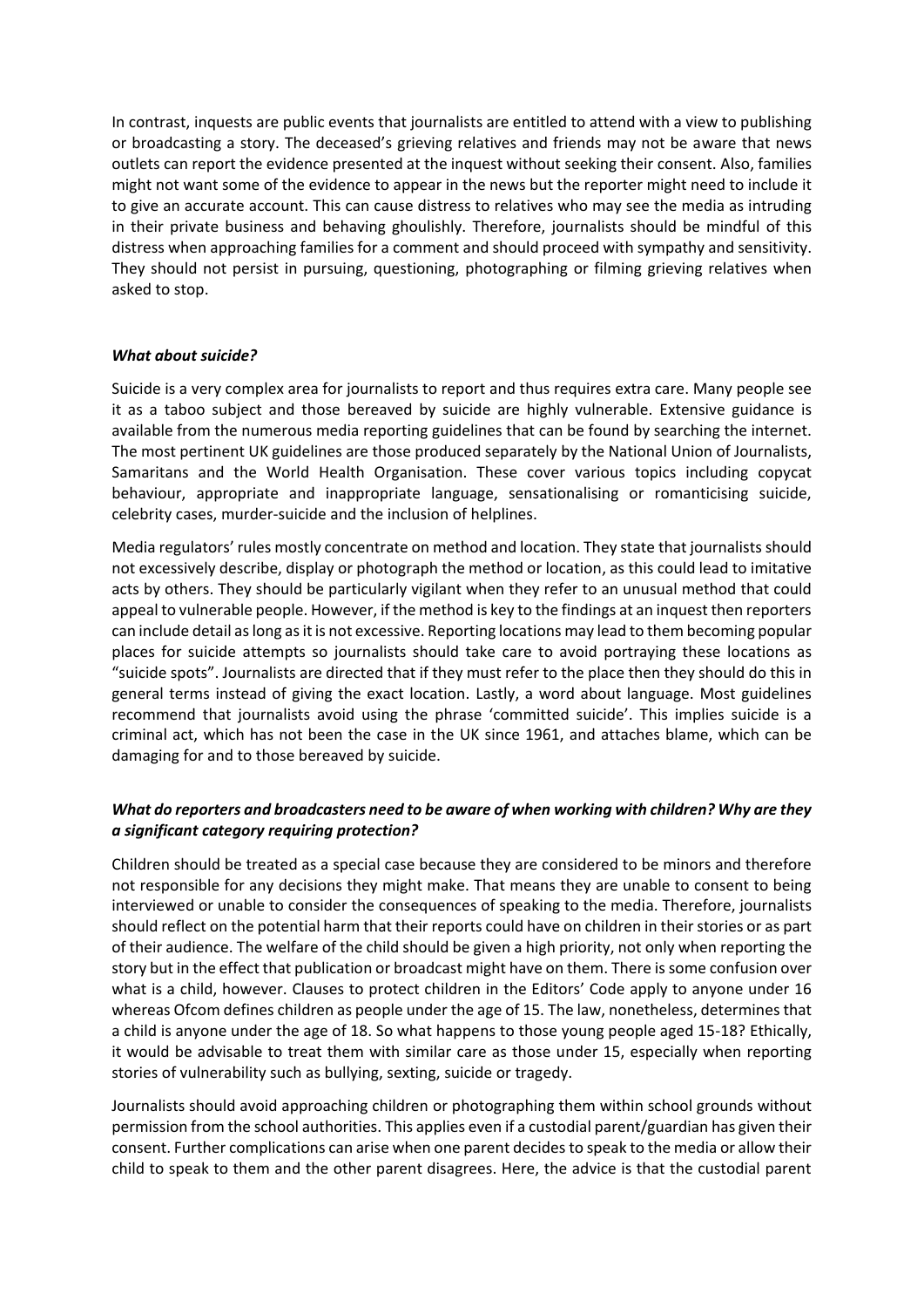has the greater right to consent so the journalist should establish who that is before they proceed. Children should not be questioned about issues involving their own or another child's welfare unless a custodial parent/guardian or similarly responsible adult consents. Also, news organisations are advised to only pay children or their custodial parents/guardians for their story when it is clearly in the child's interest and editors are warned not to use a custodial parent/guardian's fame or position as the only reason for publishing details of a child's private life. Therefore, gaining the consent from a custodial parent/guardian is imperative if reporters or news crews plan to work with children. There may be exceptions to these rules if news outlets can show that publishing such content is clearly in the public interest.

Identification could be an issue too, particularly with groups of children, some of whom might have little or no connection to the story. In this case, especially when news organisations use pictures or video, they should consider whether it is necessary and fair to identify the children in the group. Audiences are accustomed to pixilated footage now so this would seem like an ethical approach.

Care should be taken when news organisations use content published on social media by children. Once again, the key concern is the welfare of the child. Innocuous material that does not impinge on the child's welfare or their time at school is ethically more acceptable than controversial content, such as footage of a playground fight, which could adversely affect a child due to a news outlet republishing. Here it is important that media professionals consider the consequences of re-publishing. This applies even if the material is publicly available because by re-publishing they are exposing it to a wider audience than when the child put it on social media.

### *What rules do we need to be aware of when covering stories about sexual violence and abuse?*

Once again, news organisations should be aware of minimizing harm, treating those in their stories with dignity and being fair. However, they also have a duty to report accurately and truthfully as victims who contact them may be doing so as a means of seeking justice. Striving to get the balance right is a key factor here. They should also be aware that there are legal protections in place for victims of sexual assault, including children, and news teams should evaluate these as well as the ethical concerns.

Often those who are victims of sexual violence and abuse wish to remain anonymous. They may have struggled to make the decision to go public with their story and might fear the consequences of handing control over to news organisations who will have different priorities from them. Therefore, it is important that journalists respect the dignity and anonymity of victims.

Regulators also warn of the dangers of the 'jigsaw effect' where a news outlet publishes or broadcasts limited information that can be pieced together with those from other news organisations, resulting in the victim being identified. This is particularly important when reporting children. Some information may seem insignificant to the news team but to people who know something about those described in a story it can be enough to lead to speculation about their identity. For example, giving the dates of an offence could, along with other information, compromise anonymity. IPSO advise reporters and news desks to ensure they are aware of the information that is in the public domain from other news outlets and in their own previous reports. They suggest news teams liaise with other publications to agree an approach to prevent jigsaw identification.

However, IPSO recognise that news outlets can do little regarding posts by the public on social media that speculate on a victim's identity. They advised news outlets to consider whether they could safely publish stories involving sexual assault victims on their social media sites, particularly where open to public comments. (IPSO, 2018, Sexual Offences). The media are urged to take extra care in sexual offences cases involving children in any capacity e.g. as victims, witnesses, defendants or perpetrators. Ofcom's advice refers to children under 18 whereas IPSO's guidance applies to children under 16.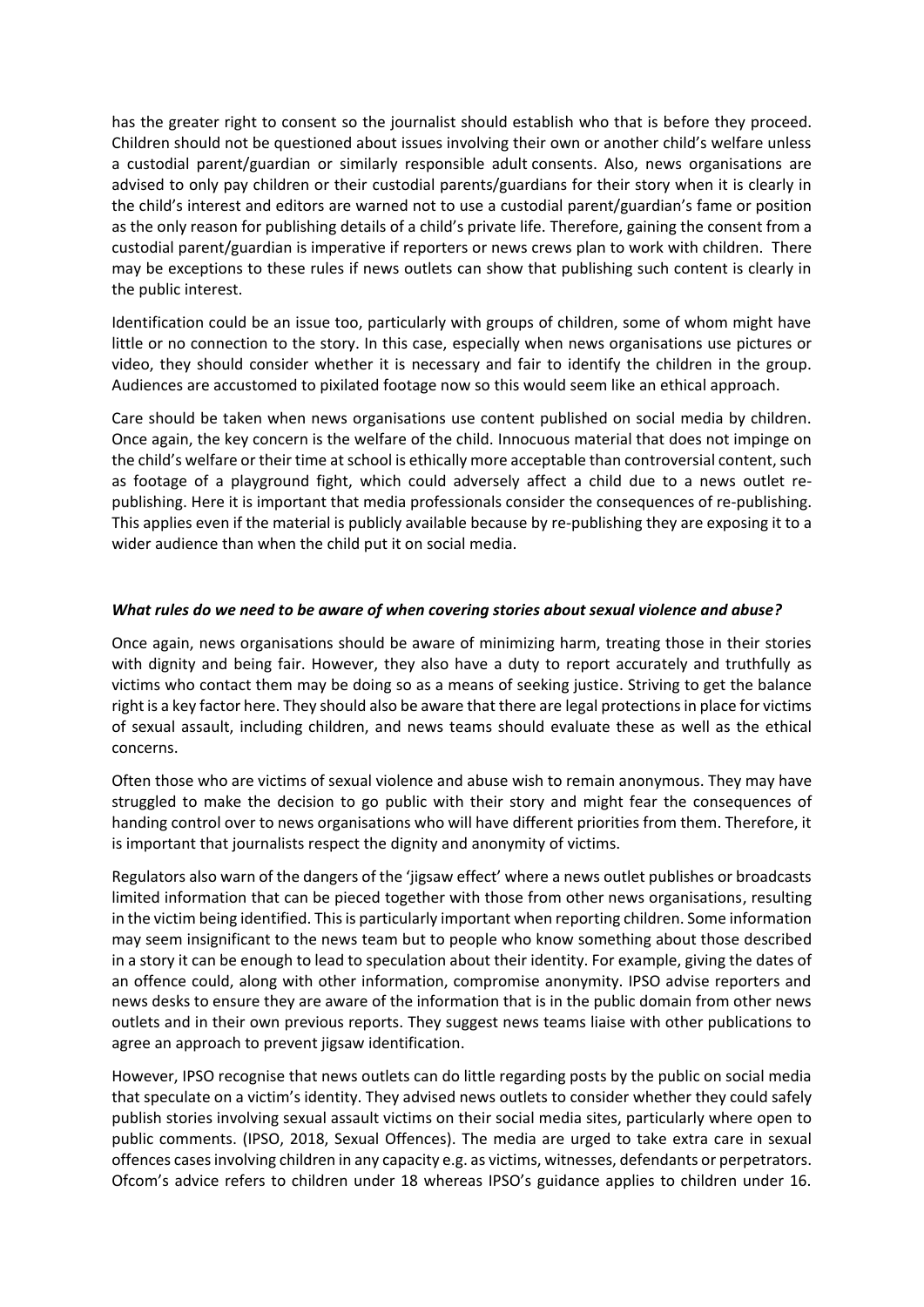Both, however, stress the child must not be identified and the term 'incest' should be avoided, especially when it could lead to identifying the child.

## *Can you summarise the guidance available around User Generated Content and accessing sensitive material through social media?*

When news desks receive traumatic user generated content (UGC) or access it from social media, they must address ethical issues regarding its authenticity, sensitivity, transparency, safety, and rights and permissions. Verifying content in order to avoid inaccuracies and misleading the audience with unconfirmed information is the main challenge, particularly when covering tragic breaking news. One method is to upload it immediately, telling the audience it is not fully verified, whilst news teams attempt to assess its credibility with help from their users. However, this relies on news desks updating the UGC's status, which could be overlooked in pressurised newsrooms. Consequently, there is a risk of spreading inaccurate content and misinforming the audience. The safest method is to contact the actual creator to assess whether it is genuine before uploading it on to a news site. News outlets have a responsibility to their audience to admit when they have been unable to verify UGC completely. However, the drive to be first with breaking news can cause tensions with journalists being tempted to take a chance without full verification. For the ethical journalist who wishes to adhere to truth telling then accuracy should be prioritised over speed. Equally, as journalists are accountable for their actions they should be honest about where the UGC has come from and how they verified it, for example, by giving the creator's name and not merely the social media source. News outlets should not use statements that they are unable to verify content *independently* as ethical get-out clauses. Inaccuracies, misleading the audience and a lack of transparency can cause the public to lose trust in news outlets.

Journalists should also be sensitive to those who provide UGC, to their safety and to their emotional state. When contacting the contributor, especially those in dangerous places or traumatic situations, the journalist should warn them about taking risks when gathering content. In some cases, news outlets should assess whether they should even contact someone when searching for UGC as doing so could put that person at risk. Some contributors could be in a highly emotional state, especially if they have witnessed a tragic incident. Additionally, reaching out to those involved in a traumatic experience for UGC can potentially cause harm. It might involve the journalist breaking distressing news to the person, or they might have suffered the loss of a loved one. Therefore, news desks and reporters should ask themselves whether this is the right time to be contacting vulnerable people for UGC. Lastly, news outlets should be cautious about using content from ordinary citizen's social media accounts. Taking photographs or other digital content from a site set to private without consent is unacceptable, according to the Editors' Code. However, journalists should be cautious even when taking material from a public site where consent is not required. By doing so they can cause the family significant harm, as they might be unaware that the news outlet can do this without their knowledge. It is important here to think about the consequences of the action.

## *Can you give an example of a 'grey' area when the rules are unclear?*

Grey areas arise because journalists are unsure which is the "right" action to take and for whom. There are many stakeholders in a story but one has to take priority over others and who that is depends on conflicting factors. Each situation needs to be treated on its own merits. Thus, journalists can appear to make surprising and even apparently unprofessional choices when faced with difficult dilemmas. An example is how often reporters can contact traumatised people to request an interview. Journalists regularly use Facebook Messenger or Twitter to reach bereaved people after a tragedy like the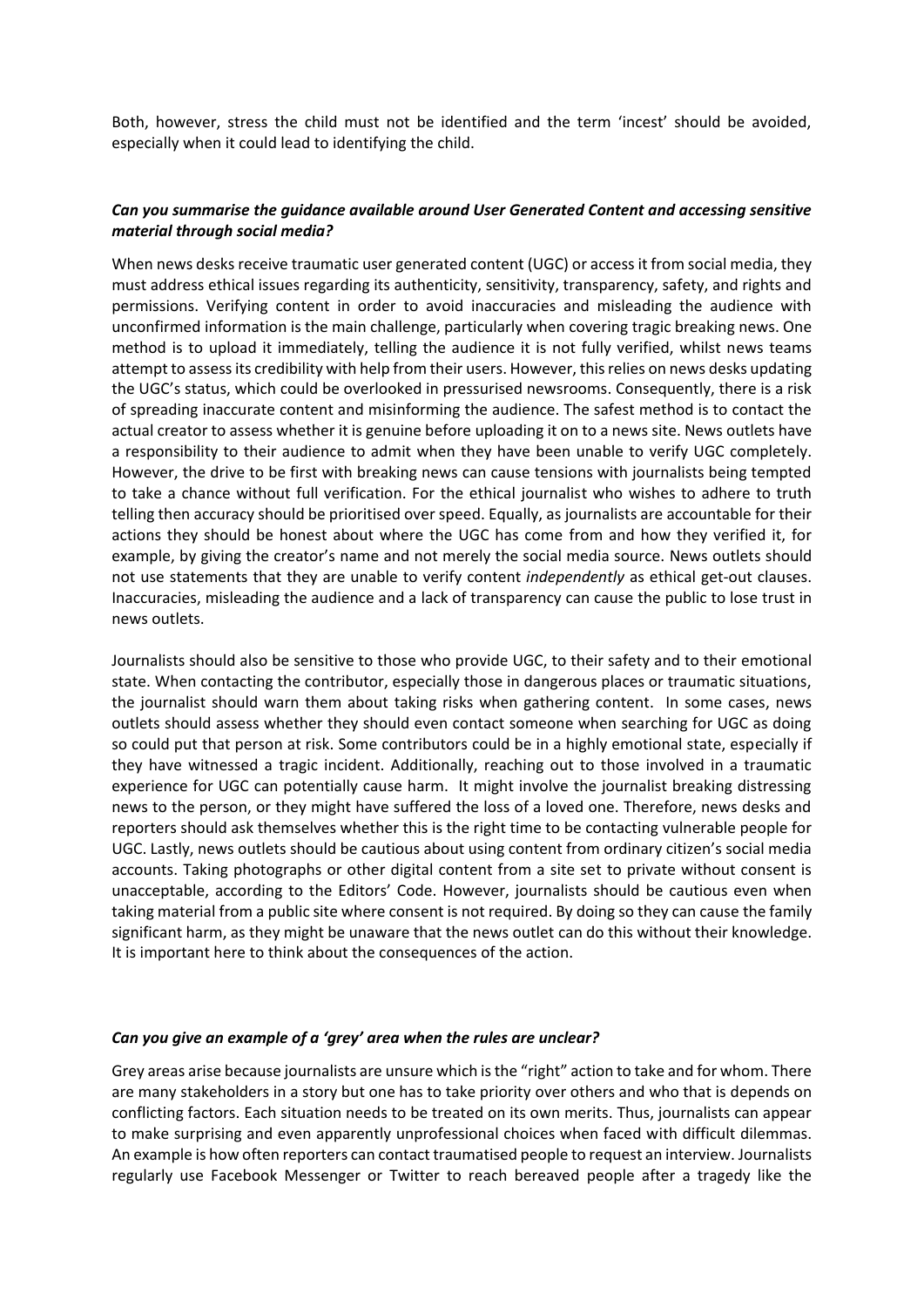Manchester Arena bombing. But what happens when they receive no response? Can the reporter contact them again? Codes advise against persistent contact but what does that actually mean? Unlike the traditional death knock where there is a clear yes or no on the doorstep, communicating through social media can lead to confusing, grey areas. If after no response from the family, the journalist, with the best of motives, sent another message via Facebook or Twitter or even made a phone call would that amount to persistence, resulting in harassment? This uncertainty could make some journalists question whether they are breaking the rules, leaving them in a quandary about what to do next. If they stick to the advice in the codes and do not make further contact, most likely, a story will still appear but without the family's involvement, based only on information from emergency services or less dependable sources, some of which might be inaccurate. Thus, the grieving family might feel they are losing control over what they see as their private situation. They could suffer even when the reporter follows the rules. The journalist has behaved appropriately, but they have still caused harm and possibly compromised truth telling because they have failed to get information from the best source – the family. The situation lacks clarity and results in a grey area.

## *Six takeaways from this chapter*

- The story is important but so are the people who appear in it or helped with research, especially when they are vulnerable. Therefore, review your behaviour, what you reported and make positive changes for the future.
- Strive to be accurate and truthful. Inaccuracies have a serious adverse effect on vulnerable people.
- Where possible, minimize harm to those in your stories by thinking about the consequences of your reporting and publishing.
- Do your duty by following the code of conduct that applies to your branch of the media. Seek additional advice from media reporting guidelines like the ones listed below. If you are unsure about the ethical issues around a story, seek help from IPSO or OFCOM helplines or organisations like Samaritans that work to protect vulnerable people.
- If you are an inexperienced reporter, speak to your editor about stories where you are unsure if you are about to or have crossed an ethical boundary.
- Be accountable for your actions. Ask yourself if you followed the rules. Did you think about the consequences of your reporting? If you got it wrong in terms of your code of conduct and professional standards, then try to make it right.

## *References and useful resources*

BBC (nd). Editorial Guidelines. Retrieved from https://www.bbc.co.uk/editorialguidelines/

Dant, G. (1998). Knocking on death's door. *Press Gazette.* April, 24. p. 14.

Duncan, S. & Newton, J. (2017). *Reporting Bad News: Negotiating the boundaries between intrusion and fair representation in media coverage of death.* New York: Peter Lang.

Independent Monitor for the Press (2017). Standards Code. Retrieved from https://www.impress.press/standards/standards-code.html

Independent Press Standards Organisation (2017). Editors' Code of Practice. Retrieved from [https://www.ipso.co.uk/editors-code-of-practice/.](https://www.ipso.co.uk/editors-code-of-practice/)

Independent Press Standards Organisation (2017). Social Media Guidance. Retrieved from https://www.ipso.co.uk/member-publishers/guidance-for-journalists-and-editors/social-mediaguidance/